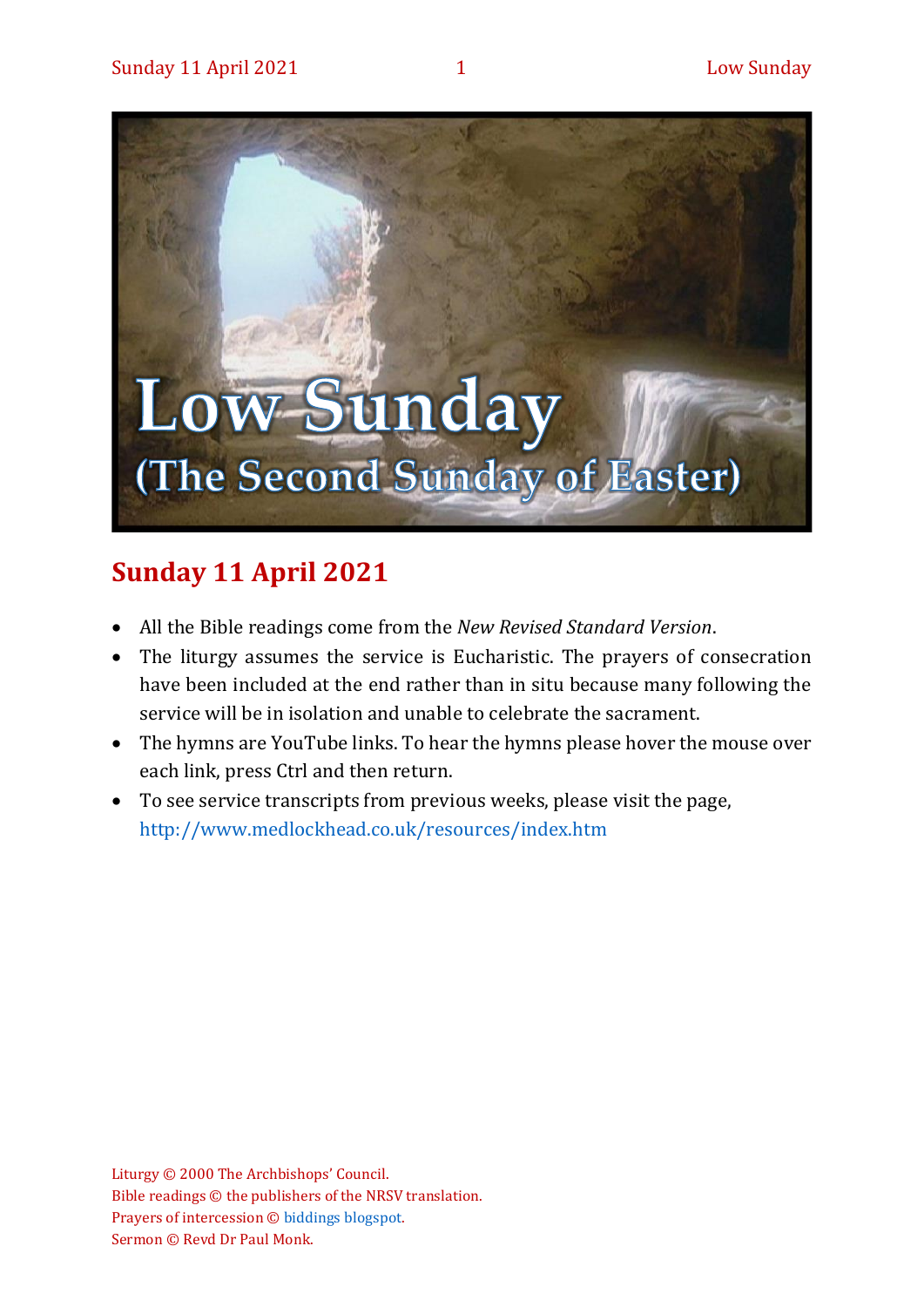# **Introduction and welcome**

HYMN 1 **[This joyful Eastertide](https://www.youtube.com/watch?v=9r9JK1sPB4A)** (please click on this link to hear the hymn)

# **The Welcome**

In the name of the Father, and of the Son, and of the Holy Spirit

All **Amen.**

The Lord be with you

All **And also with you.**

# **The Preparation**

All **Almighty God,**

**to whom all hearts are open, all desires known, and from whom no secrets are hidden: cleanse the thoughts of our hearts by the inspiration of your Holy Spirit, that we may perfectly love you, and worthily magnify your holy name; through Christ our Lord. Amen.**

Our Lord Jesus Christ said:

The first commandment is this: 'Hear, O Israel, the Lord our God is the only Lord. You shall love the Lord your God with all your heart, with all your soul, with all your mind, and with all your strength.'

And the second is this: 'Love your neighbour as yourself.' There is no other commandment greater than these. On these two commandments hang all the law and the prophets.

## All **Amen. Lord, have mercy.**

Christ our Passover lamb has been sacrificed for us. Let us therefore rejoice by putting away all malice and evil and confess our sins in penitence and faith, firmly resolved to keep God's commandments and to live in love and peace with all.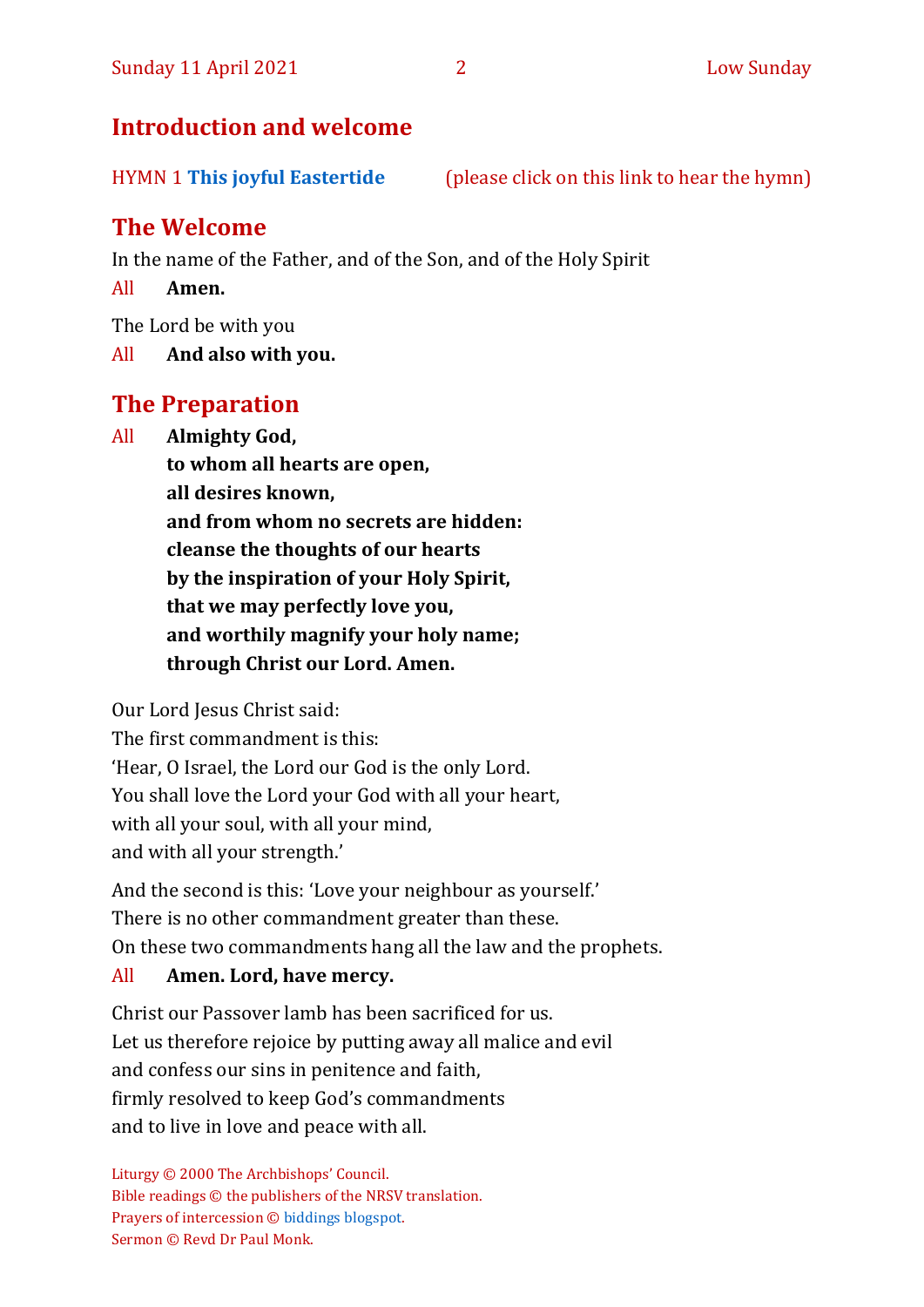All **Almighty God, our heavenly Father, we have sinned against you and against our neighbour in thought and word and deed, through negligence, through weakness, through our own deliberate fault. We are truly sorry and repent of all our sins. For the sake of your Son Jesus Christ, who died for us, forgive us all that is past and grant that we may serve you in newness of life to the glory of your name. Amen.**

Almighty God,

who forgives all who truly repent, have mercy upon you, pardon and deliver you from all your sins, confirm and strengthen you in all goodness, and keep you in life eternal; through Jesus Christ our Lord. All **Amen.**

# **The Gloria**

This Gloria is sung to the tune of 'Cwm Rhondda'. Click **[here](about:blank)** for the tune.

All **Glory be to God in Heaven, Songs of joy and peace we bring, Thankful hearts and voices raising, To creation's Lord we sing. Lord we thank you, Lord we praise you, Glory be to God our King: Glory be to God our King. Lamb of God, who on our shoulders, Bore the load of this world's sin; Only Son of God the Father,**

**You have brought us peace within.**

**Lord, have mercy, Christ have mercy,**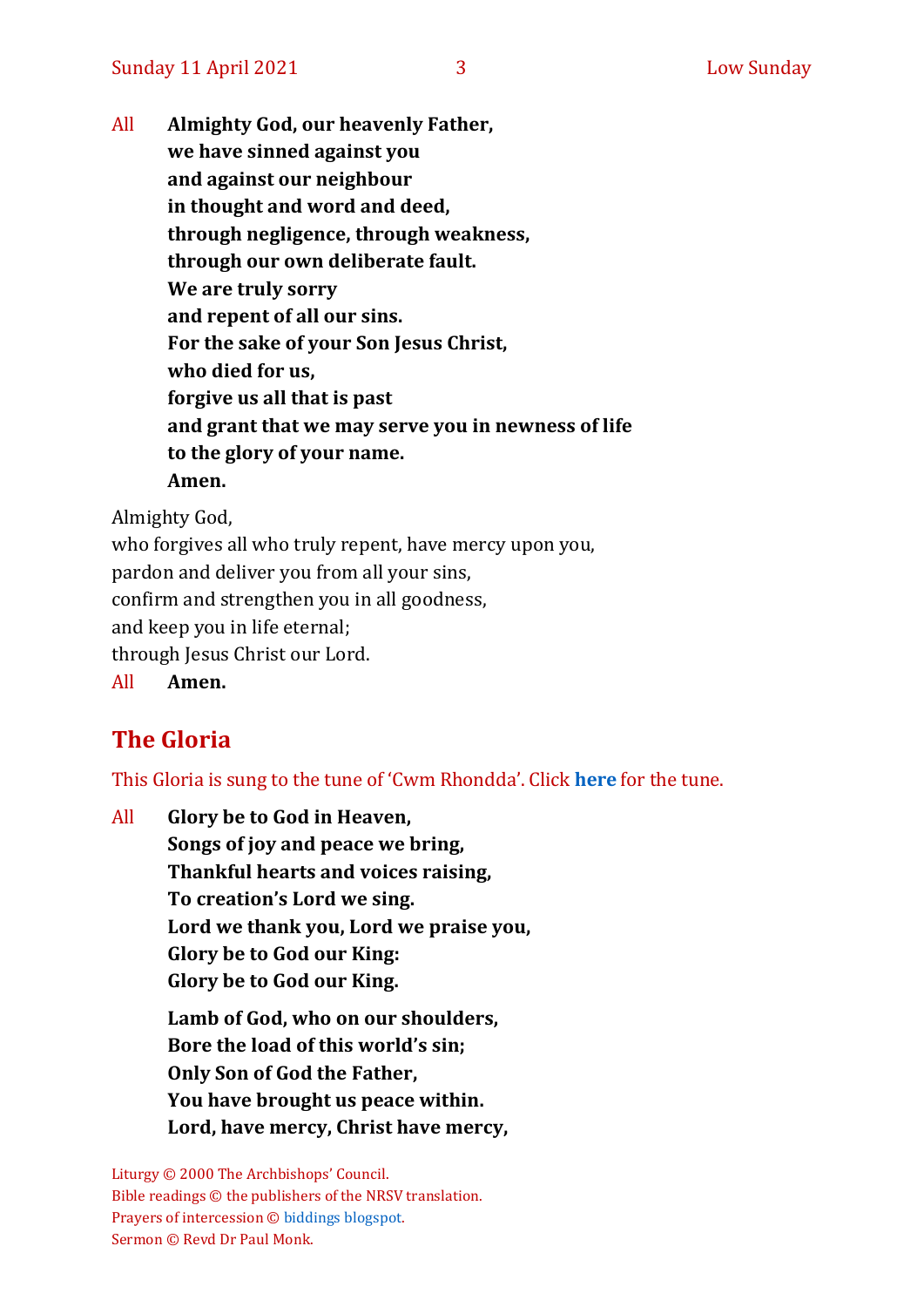**Now your glorious reign begin: Now your glorious reign begin.**

**You O Son of God are Holy, You we praise with one accord. None in heav'n or earth is like you, Only you are Christ the Lord. With the Father and the Spirit, Ever worshipped and adored: Ever worshipped and adored.**

# **The Collect for the Second Sunday of Easter**

Risen Christ, for whom no door is locked, no entrance barred: open the doors of our hearts, that we may seek the good of others and walk the joyful road of sacrifice and peace, to the praise of God the Father.

All **Amen.**

# **First reading**

A reading from the Acts of the Apostles

The whole group of those who believed were of one heart and soul, and no one claimed private ownership of any possessions, but everything they owned was held in common. With great power the apostles gave their testimony to the resurrection of the Lord Jesus, and great grace was upon them all. There was not a needy person among them, for as many as owned lands or houses sold them and brought the proceeds of what was sold. They laid it at the apostles' feet, and it was distributed to each as any had need. *Acts 4:32–35*

This is the Word of the Lord

All **Thanks be to God.**

# **Second reading**

A reading from the First Letter of St John

We declare to you what was from the beginning, what we have heard, what we have seen with our eyes, what we have looked at and touched with our hands,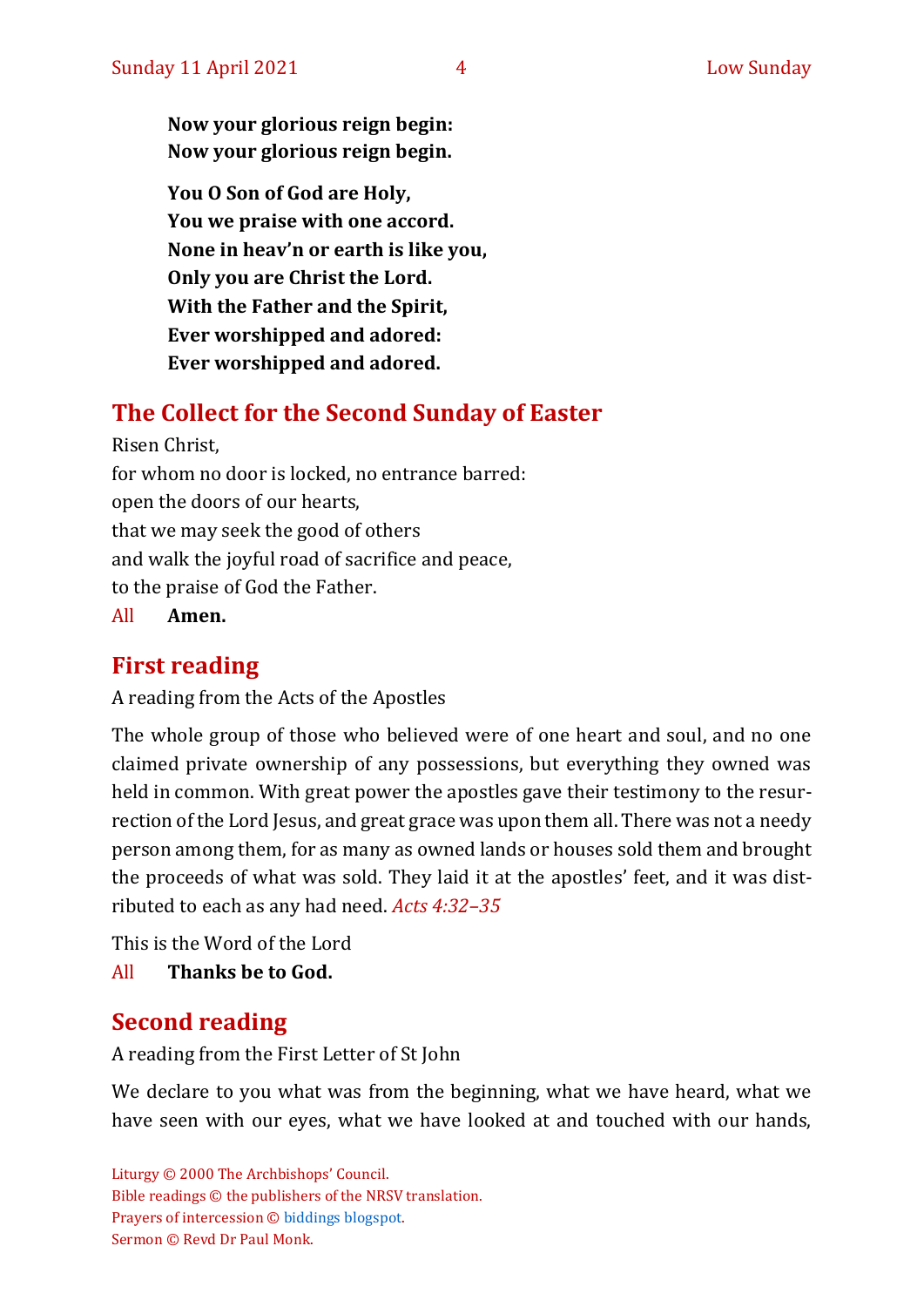concerning the word of life—this life was revealed, and we have seen it and testify to it, and declare to you the eternal life that was with the Father and was revealed to us—we declare to you what we have seen and heard so that you also may have fellowship with us; and truly our fellowship is with the Father and with his Son Jesus Christ. We are writing these things so that our joy may be complete.

This is the message we have heard from him and proclaim to you, that God is light and in him there is no darkness at all. If we say that we have fellowship with him while we are walking in darkness, we lie and do not do what is true; but if we walk in the light as he himself is in the light, we have fellowship with one another, and the blood of Jesus his Son cleanses us from all sin. If we say that we have no sin, we deceive ourselves, and the truth is not in us. If we confess our sins, he who is faithful and just will forgive us our sins and cleanse us from all unrighteousness. If we say that we have not sinned, we make him a liar, and his word is not in us.

My little children, I am writing these things to you so that you may not sin. But if anyone does sin, we have an advocate with the Father, Jesus Christ the righteous; and he is the atoning sacrifice for our sins, and not for ours only but also for the sins of the whole world. *1 John 1:1—2:2* 

This is the Word of the Lord

All **Thanks be to God.**

#### HYMN 2 **[Led like a lamb to the slaughter](https://www.youtube.com/watch?v=O0GrscBNDxo)** (click on this link to hear the hymn)

#### **Gospel reading**

Hear the Gospel of our Lord Jesus Christ according to John

#### All **Glory to you O Lord.**

When it was evening on that day, the first day of the week, and the doors of the house where the disciples had met were locked for fear of the Jews, Jesus came and stood among them and said, 'Peace be with you.' After he said this, he showed them his hands and his side. Then the disciples rejoiced when they saw the Lord. Jesus said to them again, 'Peace be with you. As the Father has sent me, so I send you.' When he had said this, he breathed on them and said to them, 'Receive the Holy Spirit. If you forgive the sins of any, they are forgiven them; if you retain the sins of any, they are retained.'

But Thomas (who was called the Twin), one of the twelve, was not with them when Jesus came. So the other disciples told him, 'We have seen the Lord.' But he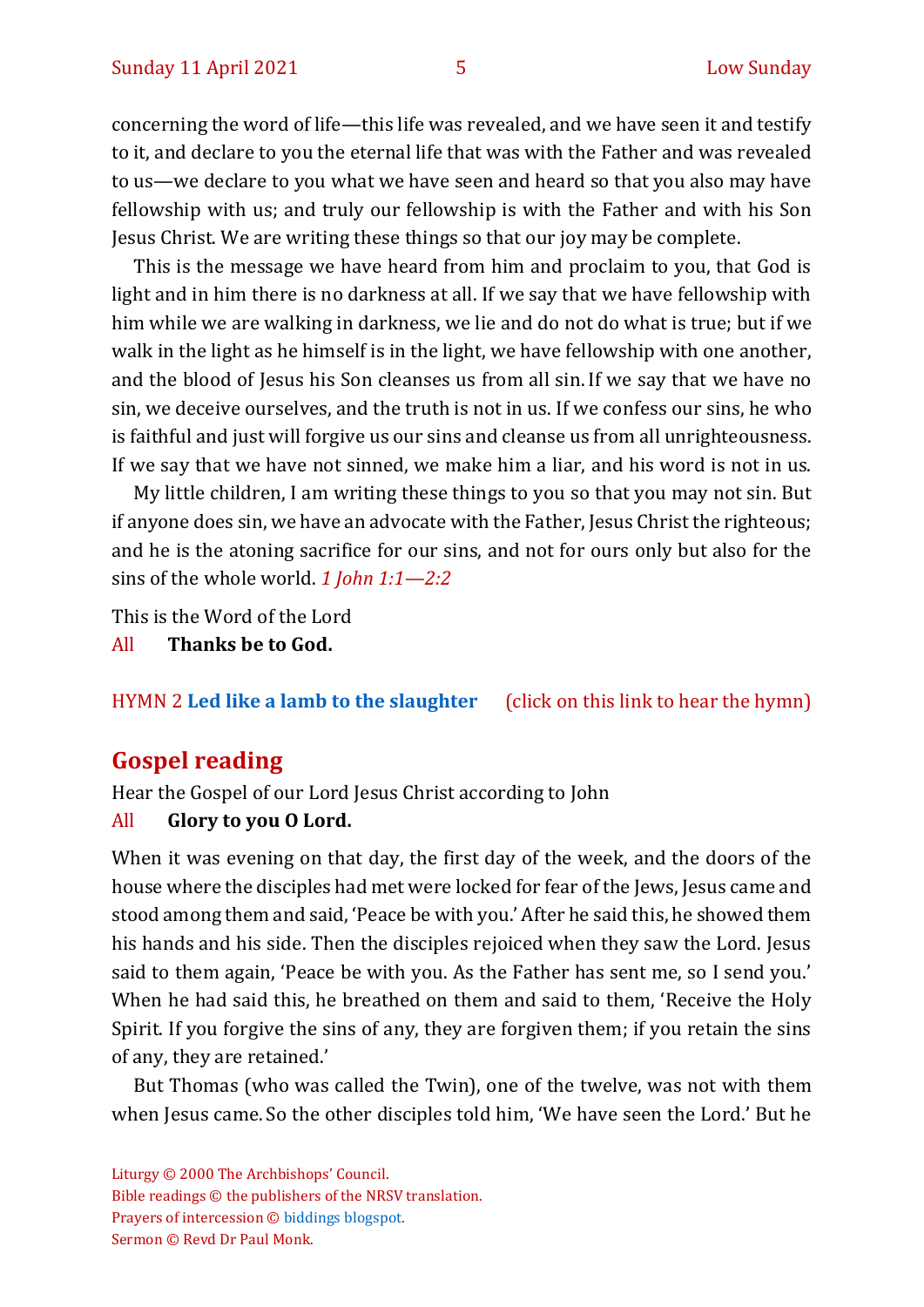said to them, 'Unless I see the mark of the nails in his hands, and put my finger in the mark of the nails and my hand in his side, I will not believe.'

A week later his disciples were again in the house, and Thomas was with them. Although the doors were shut, Jesus came and stood among them and said, 'Peace be with you.' Then he said to Thomas, 'Put your finger here and see my hands. Reach out your hand and put it in my side. Do not doubt but believe.' Thomas answered him, 'My Lord and my God!' Jesus said to him, 'Have you believed because you have seen me? Blessed are those who have not seen and yet have come to believe.'

Now Jesus did many other signs in the presence of his disciples, which are not written in this book. But these are written so that you may come to believe that Jesus is the Messiah, the Son of God, and that through believing you may have life in his name. *John 20:19–end* 

This is the Gospel of the Lord

#### All **Praise to you O Christ.**

#### **Sermon**

Today's Gospel reading rehearses the story of 'doubting' Thomas. He was away when Jesus appeared to the other disciples, then refused to believe their description of the encounter. In many respects, it's not so much a story of doubt and belief. Rather, there's a different seam running through this particular rock. It's about responses to Easter; how do people respond to the death and resurrection of Jesus?

The first reading tells us about the first disciples sharing everything and holding their possessions in common. In the second reading, St John first reminds his readers what they've seen but quickly goes on to suggest a list of consequences: do not sin, seek forgiveness, walk in the light. And when we return to Thomas we see how he sees Jesus and spontaneously responds, saying 'My Lord and my God!'

We're entering the second week of Easter. Hopefully, by now we know the story and have had time enough to read the testimonies of those who first saw the resurrected Jesus. While the story remains a major surprise—after all, dead men don't normally come back to life—the sense of shock is now better under control and we can move forward toward a valid response. But how should we respond?

It's important that we *do* respond. When I was a teacher, I found the students learned best if I taught some theory then immediately set them a few tasks. They needed to apply what they'd learned. They assimilated less as the gap between learning and using got longer. In exactly the same way, we need to learn that Jesus has died, risen *and forgiven and respond as soon as we can with genuine action.*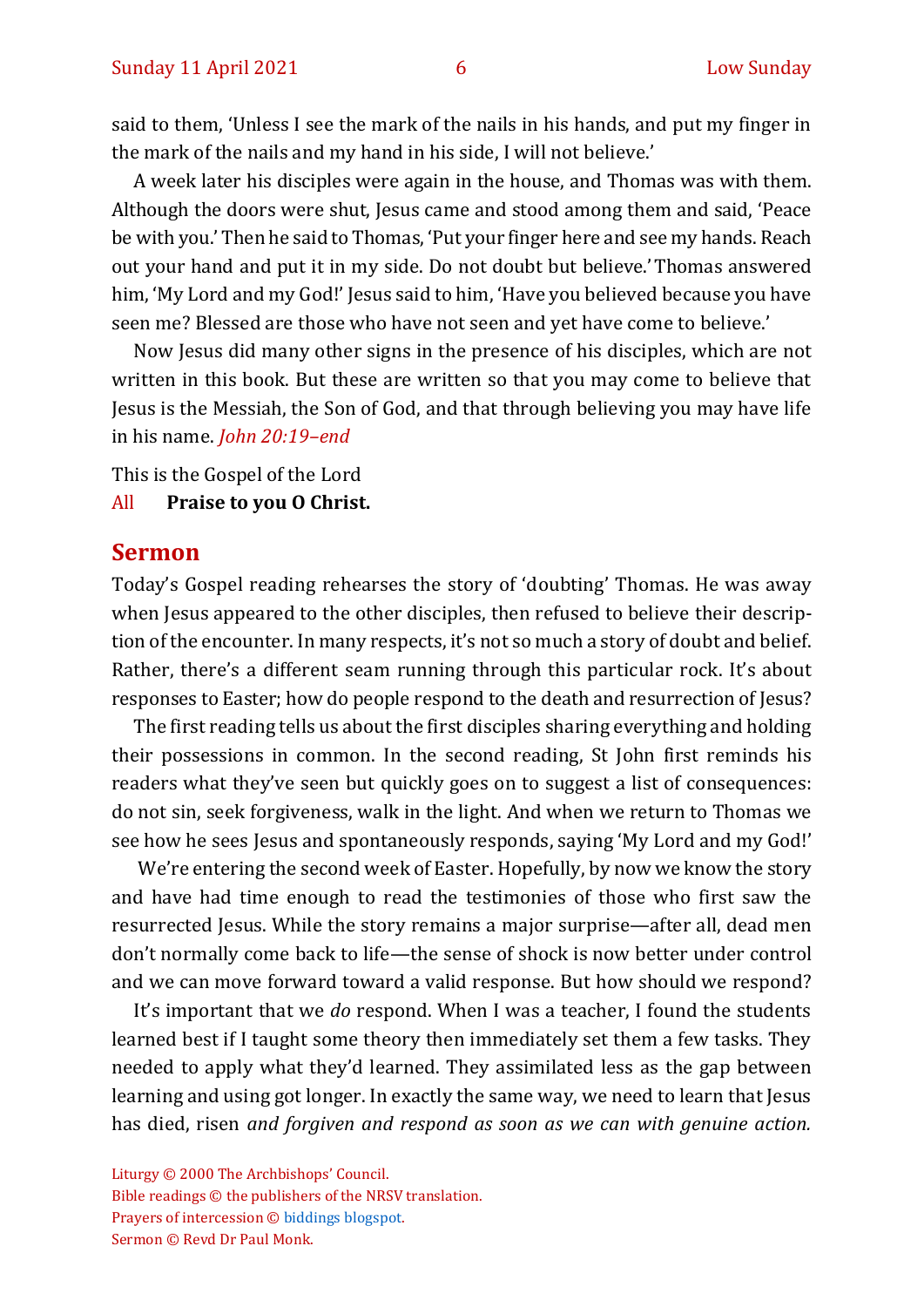The stories above suggest three separate ways of responding. They escalate: Starting with the Gospel, we first respond by saying, 'My Lord and my and my God!' A better response is to believe that He is our Lord and God. And the best response is to act as through He is Lord and God. True relief always evokes heartfelt action.

We next look at the second passage. Here, St John assumes we already know of Thomas' response and agree. He suggests that we move on to amend our spirituality to accommodate a Lord capable of changing death to life. He summarises with the words, 'through believing you may have life in his name.' With John 'life' here will mean a new way of being with God at the core. We may think of the first and greatest commandment, to love God which is always an appropriate response.

But God always asks us to demonstrate our love for Him with concrete examples of love for that which He has made—principally creation and other people. Any statement 'my Lord and my God' that is not accompanied with actions that looks like love should always arouse suspicion. It suggests our conversion is incomplete.

Thomas saw Jesus and his life changed. In fact, he founded the oldest Church on planet earth, the *Bar Toma* in India. Legend suggests that he taught everyone to love God through word and deed. God wants each of us to encounter Him through prayer, Scripture and Sacrament, and through the Holy Spirit. That encounter will have consequences: to regard Jesus as Lord and God; to amend our lives to love God better, and to love our neighbours as ourselves.

### **The Creed**

Do you believe and trust in God the Father, the source of all being and life, the one for whom we exist?

#### All **We believe and trust in him.**

Do you believe and trust in God the Son, who took our human nature, died for us and rose again?

#### All **We believe and trust in him.**

Do you believe and trust in God the Holy Spirit, who gives life to the people of God and makes Christ known in the world?

#### All **We believe and trust in him.**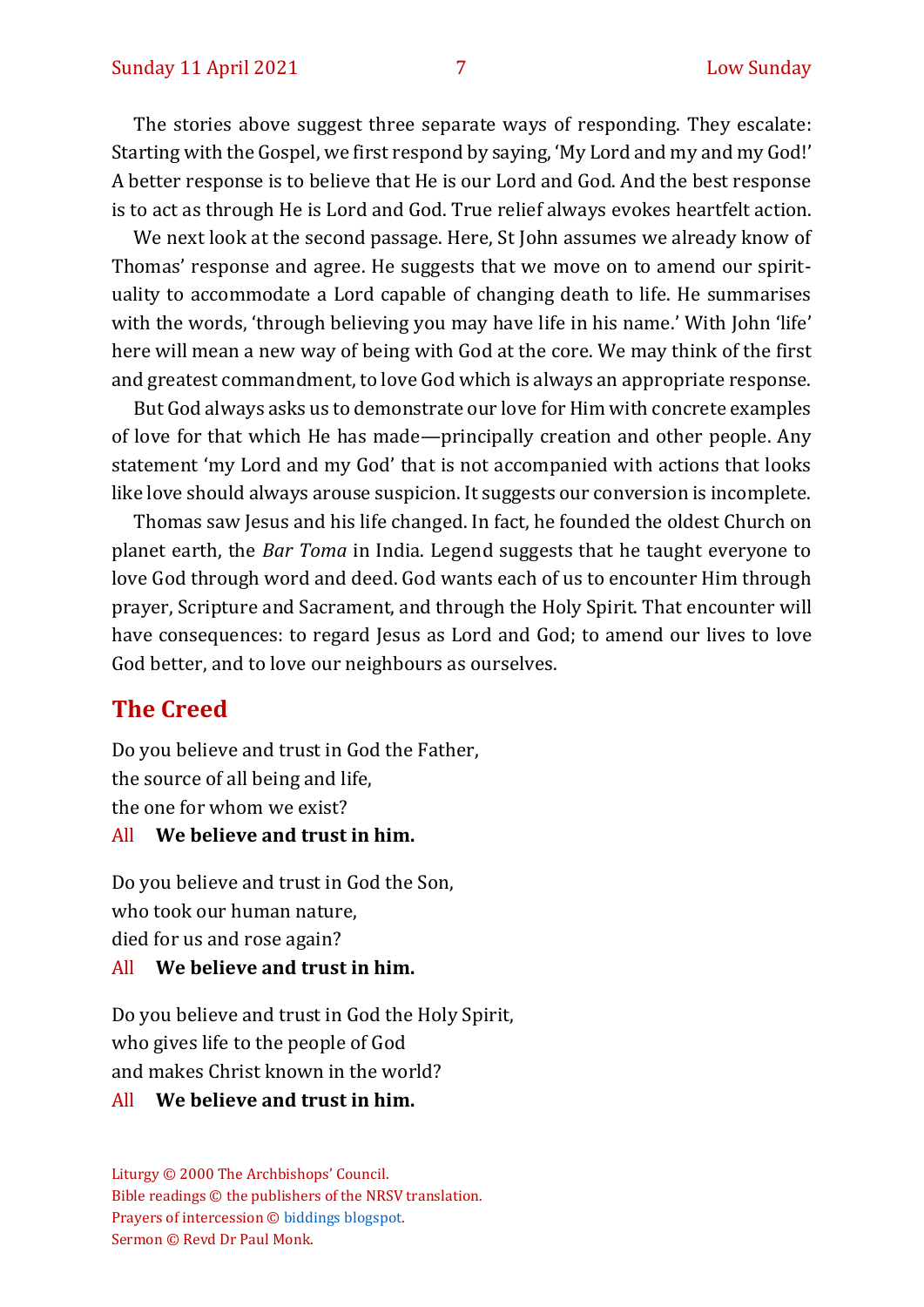This is the faith of the Church.

All **This is our faith. We believe and trust in one God, Father, Son and Holy Spirit. Amen.**

# **Prayers of intercession**

'Happy are those who have not seen and yet believe':

as we thank God for the gift of faith in the resurrection of his Son, and for the many blessings he has given us, let us bring before him all our needs.

We pray for the Church in its ministry of forgiveness,

that she may call everyone to repentance and to forgiveness and belief in him whom they have not seen.

Lord, hear us. Lord, graciously hear us.

Lord, in your mercy

#### All **Hear our prayer**

We pray for our world, suffering from war and conflict,

that Christ may breathe his healing power upon all peoples, that they may live together, reconciled in peace and justice.

Lord, hear us. Lord, graciously hear us.

Lord, in your mercy

#### All **Hear our prayer**

We pray for the sick and those who care for them, may we show them our love and care, and may the Lord answer our earnest prayers. Lord, hear us. Lord, graciously hear us. Lord, in your mercy

#### All **Hear our prayer**

Merciful Father,

All **accept these prayers for the sake of your Son, our Saviour Jesus Christ. Amen.**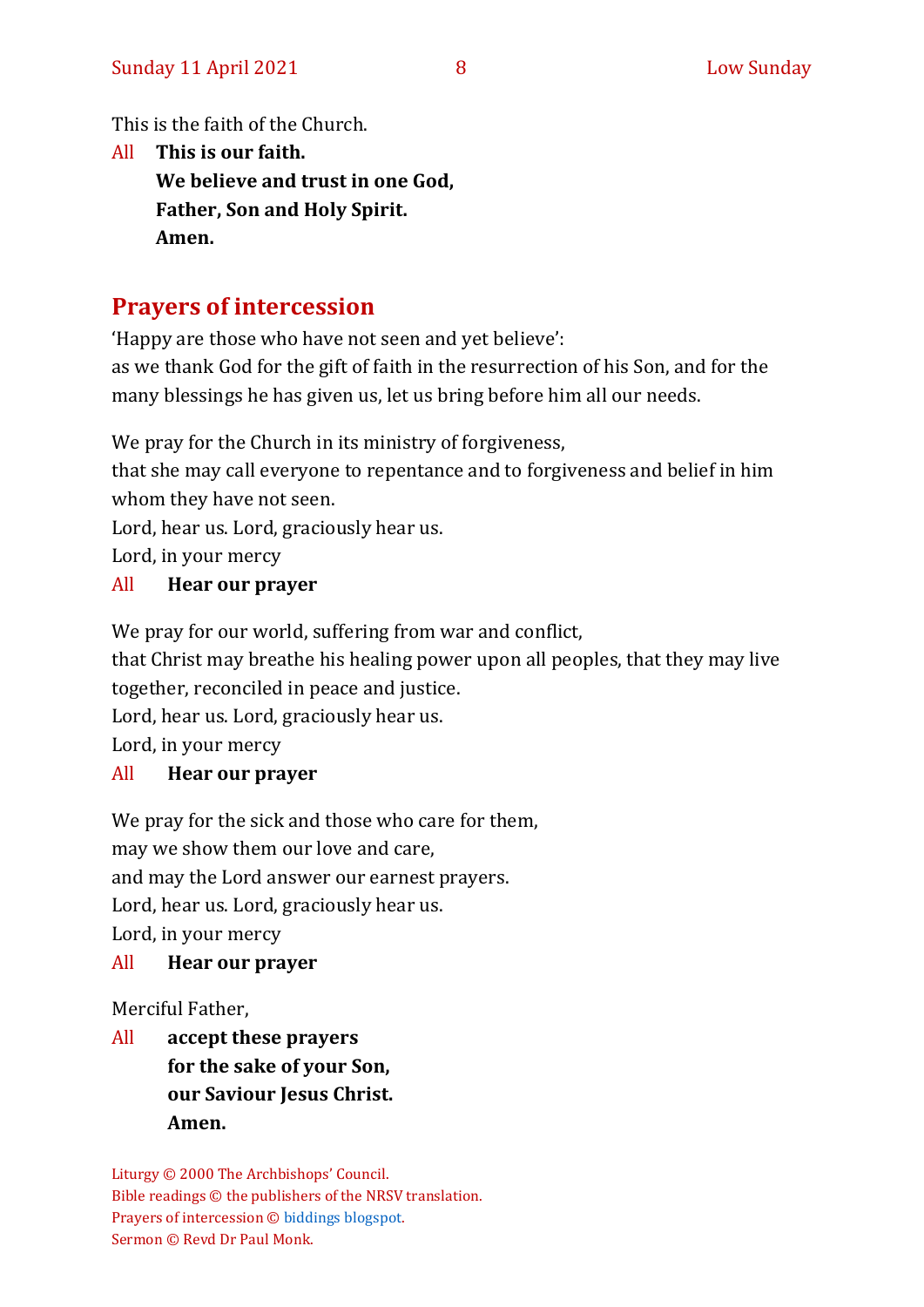# **The peace**

Peace to you from God our heavenly Father. Peace from his Son Jesus Christ who is our peace. Peace from the Holy Spirit, the Life-giver

The peace of the Lord be always with you,

All **And also with you.**

HYMN 3 **[Low in the grave he lay](https://www.youtube.com/watch?v=CtxSWcfH9hk)** (please click on this link to hear the hymn)

The liturgy of the Communion Service appears below

# The Dismissal

The peace of God which passes all understanding, keep your hearts and minds in the knowledge and love of God, and of his Son Jesus Christ our Lord; and the blessing and the blessing of God almighty, the Father, the Son, and the Holy Spirit, be among you and remain with you always. and the blessing of God the Almighty: Father, Son, and Holy Spirit, be with you now and remain with you always.

All **Amen.**

HYMN 4 **[Jesus Lives!](https://www.youtube.com/watch?v=ZCz-HYIxmvE)** (please click on this link to hear the hymn)

Go in peace to love and serve the Lord.

#### All **In the name of Christ. Amen.**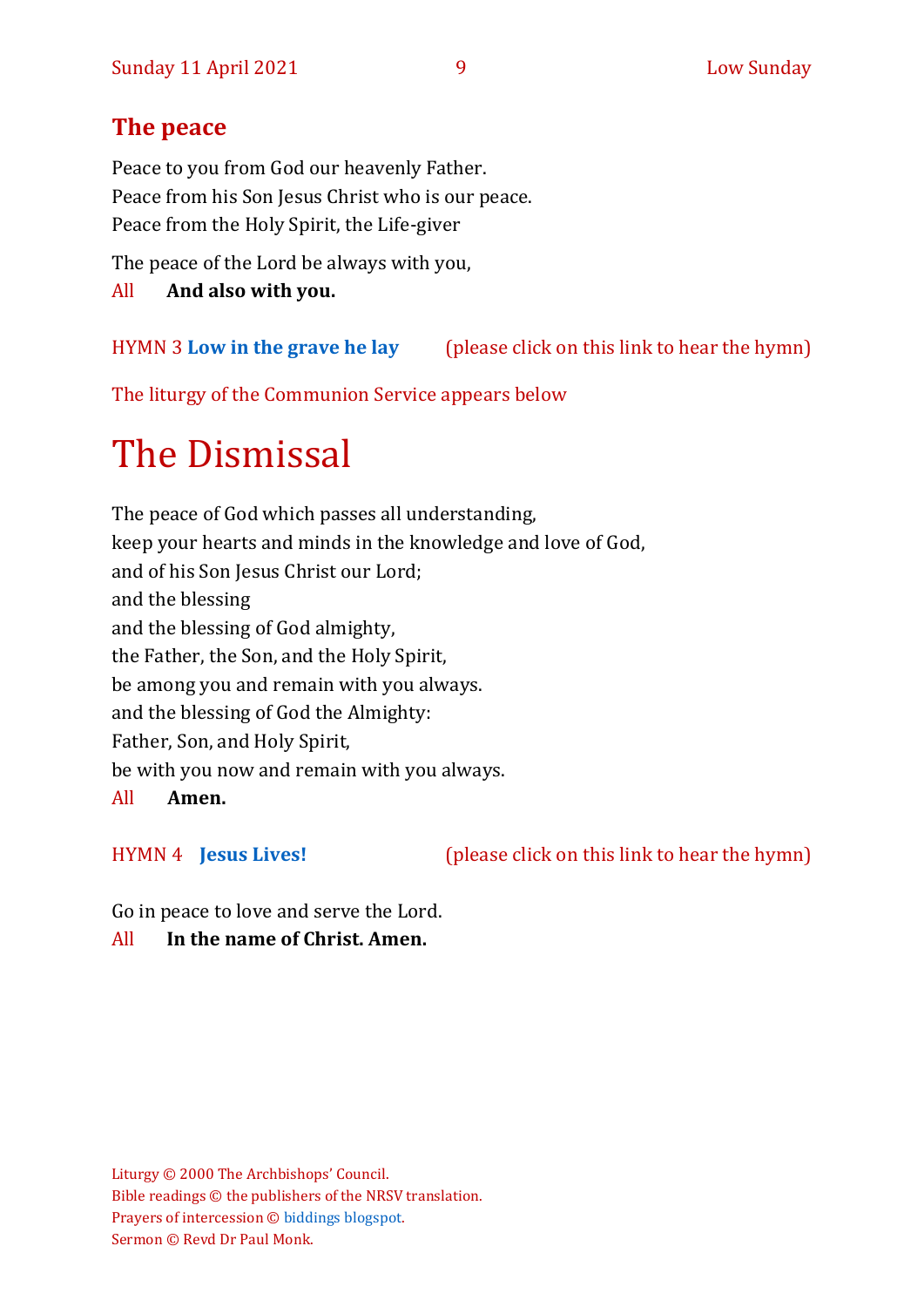# The Liturgy of the Sacrament

## Eucharistic Prayer (prayer E)

The Lord be with you

#### All **and also with you.**

Lift up your hearts.

#### All **We lift them to the Lord.**

Let us give thanks to the Lord our God.

#### All **It is right to give thanks and praise.**

Father, you made the world and love your creation. You gave your Son Jesus Christ to be our Saviour. His dying and rising have set us free from sin and death. And so we gladly thank you, with saints and angels praising you, and saying,

All **Holy, holy, holy Lord, God of power and might, heaven and earth are full of your glory. Hosanna in the highest. Blessed is he who comes in the name of the Lord. Hosanna in the highest.**

We praise and bless you, loving Father, through Jesus Christ, our Lord; and as we obey his command, send your Holy Spirit, that broken bread and wine outpoured may be for us the body and blood of your dear Son.

On the night before he died he had supper with his friends and, taking bread, he praised you. He broke the bread, gave it to them and said: Take, eat; this is my body which is given for you; do this in remembrance of me.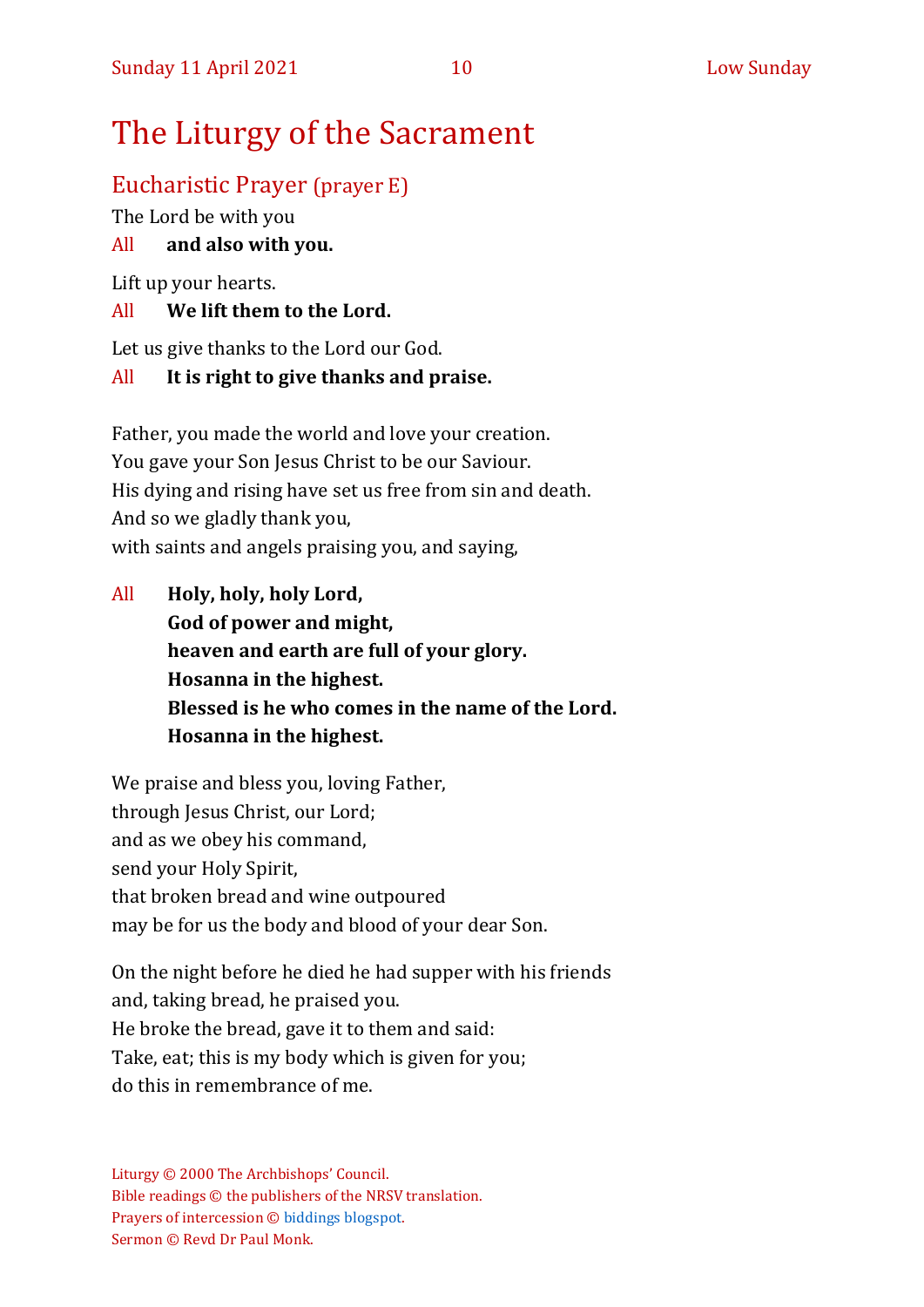When supper was ended he took the cup of wine. Again he praised you, gave it to them and said: Drink this, all of you; this is my blood of the new covenant, which is shed for you and for many for the forgiveness of sins. Do this, as often as you drink it, in remembrance of me.

So, Father, we remember all that Jesus did, in him we plead with confidence his sacrifice made once for all upon the cross.

Bringing before you the bread of life and cup of salvation, we proclaim his death and resurrection until he comes in glory.

Great is the mystery of faith:

# All **Christ has died. Christ is risen. Christ will come again.**

Lord of all life, help us to work together for that day when your kingdom comes and justice and mercy will be seen in all the earth.

Look with favour on your people, gather us in your loving arms and bring us with all the saints to feast at your table in heaven.

Through Christ, and with Christ, and in Christ, in the unity of the Holy Spirit, all honour and glory are yours, O loving Father, for ever and ever.

All **Amen.**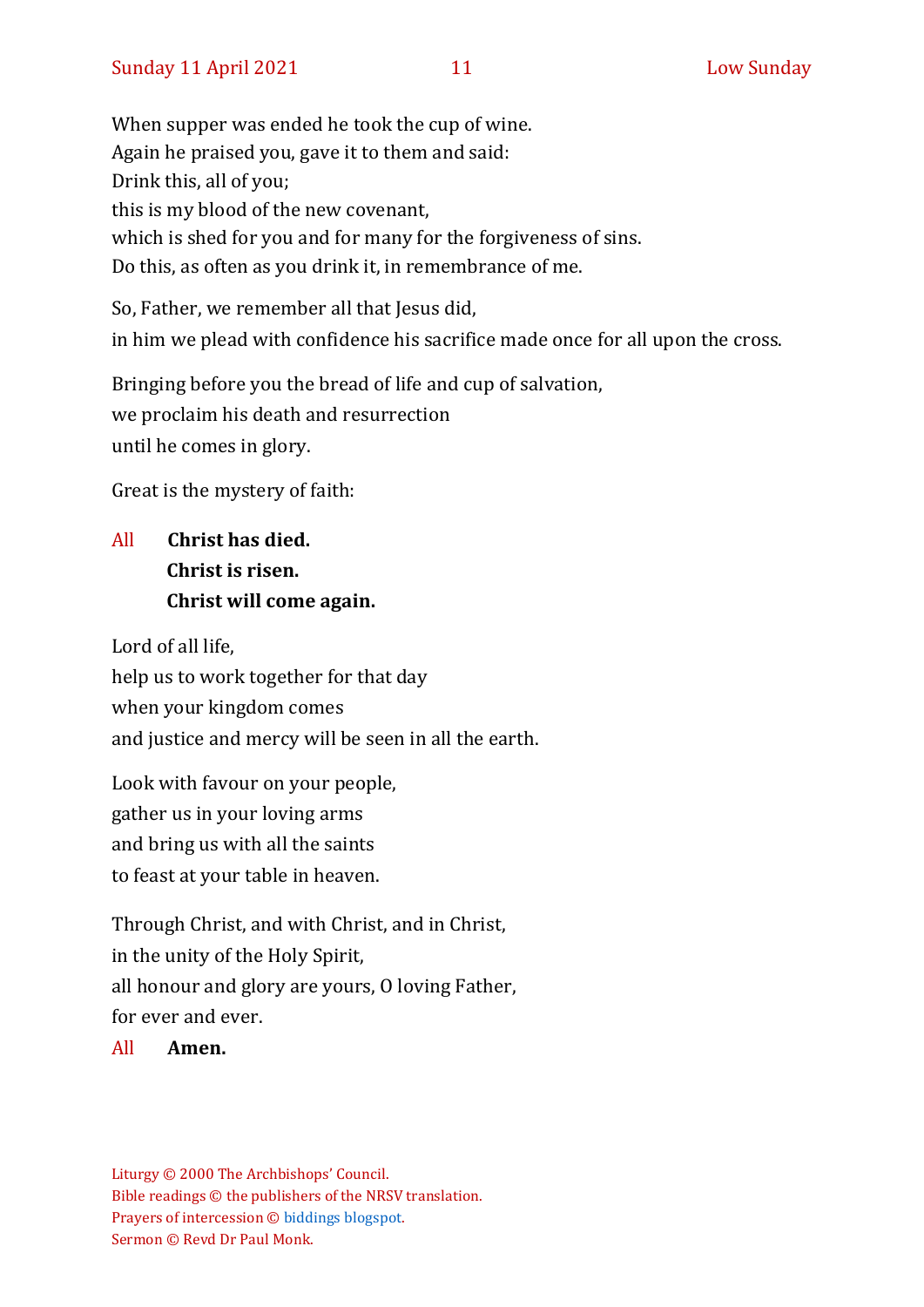#### The Lord's Prayer

As our Saviour taught us, so we pray

All **Our Father in heaven, hallowed be your name, your kingdom come, your will be done, on earth as in heaven. Give us today our daily bread. Forgive us our sins as we forgive those who sin against us. Lead us not into temptation but deliver us from evil. For the kingdom, the power, and the glory are yours**

Breaking of the Bread

We break this bread to share in the body of Christ.

**now and for ever. Amen.**

- All **Though we are many, we are one body, because we all share in one bread.**
- All **Lamb of God,**

**you take away the sin of the world, have mercy on us.**

**Lamb of God, you take away the sin of the world, have mercy on us.**

**Lamb of God, you take away the sin of the world, grant us peace.**

Draw near with faith. Receive the body of our Lord Jesus Christ which he gave for you, and his blood which he shed for you. Eat and drink in remembrance that he died for you, and feed on him in your hearts by faith with thanksgiving.